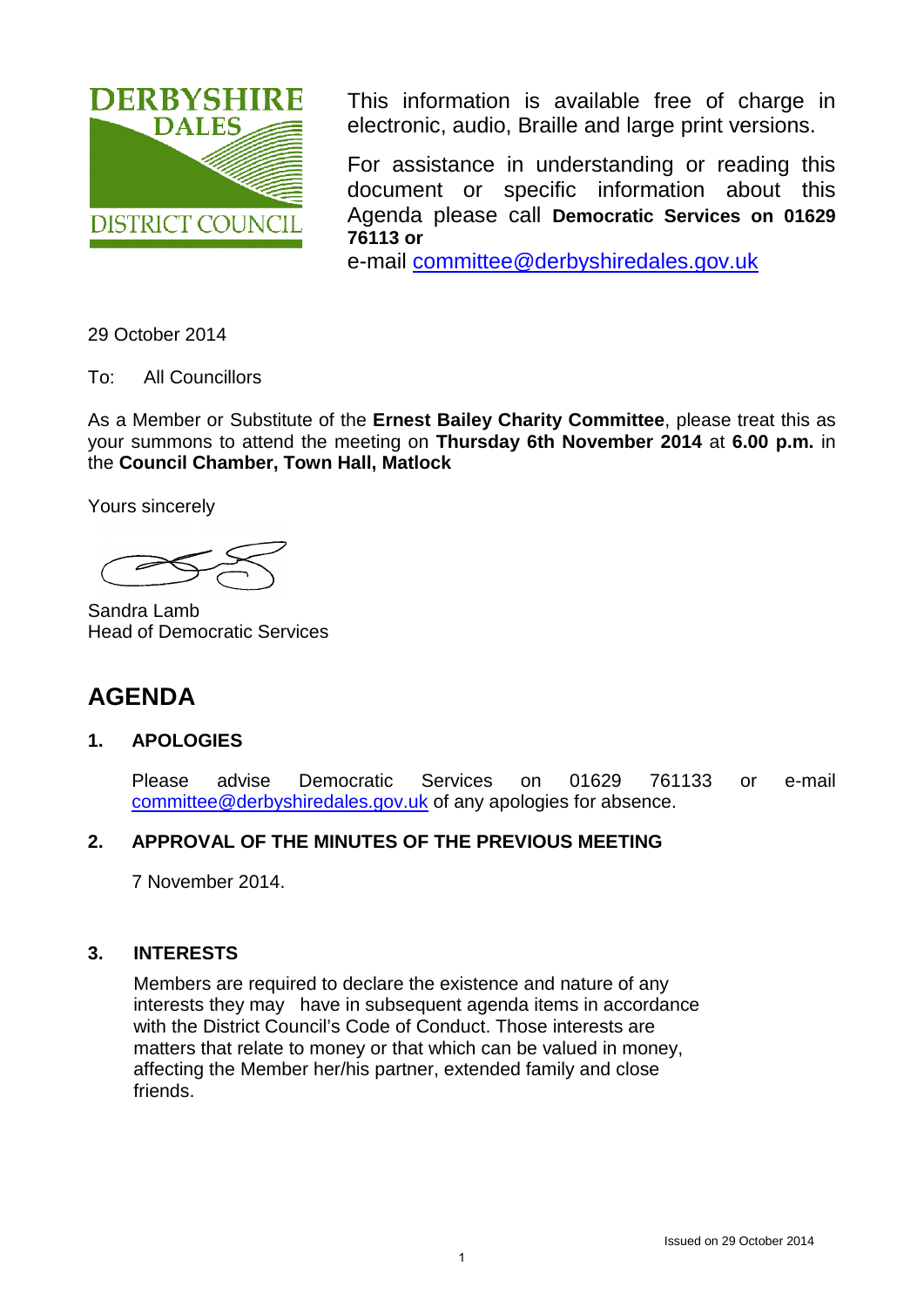Page Nos.

 $3 - 4$ 

**5 - 11**

Interests that become apparent at a later stage in the proceedings may be declared at that time.

## **4. [STATEMENT OF FINANCIAL POSITION](#page-2-0)**

To inform members of the financial position of the Charity as at the end of 2013/14, together with estimates for 2014/15.

### **5. [DISTRIBUTION OF CHARITABLE FUNDS](#page-4-0)**

To consider applications for grants from Charitable funds.

#### NOTE

Members of the public requiring further information about this Agenda are requested to contact Democratic Services on 01629 761133 or e-mail [committee@derbyshiredales.gov.uk](mailto:committee@derbyshiredales.gov.uk) .

Members of the Committee: Councillors Mrs Sue Burfoot, David Burton, Bob Cartwright, Ann Elliott, David Fearn, Steve Flitter, Garry Purdy, Andrew Statham, Geoff Stevens (Chairman), Mrs Jacquie Stevens, Colin Swindell, Barrie Tipping, Ms Jo Wild.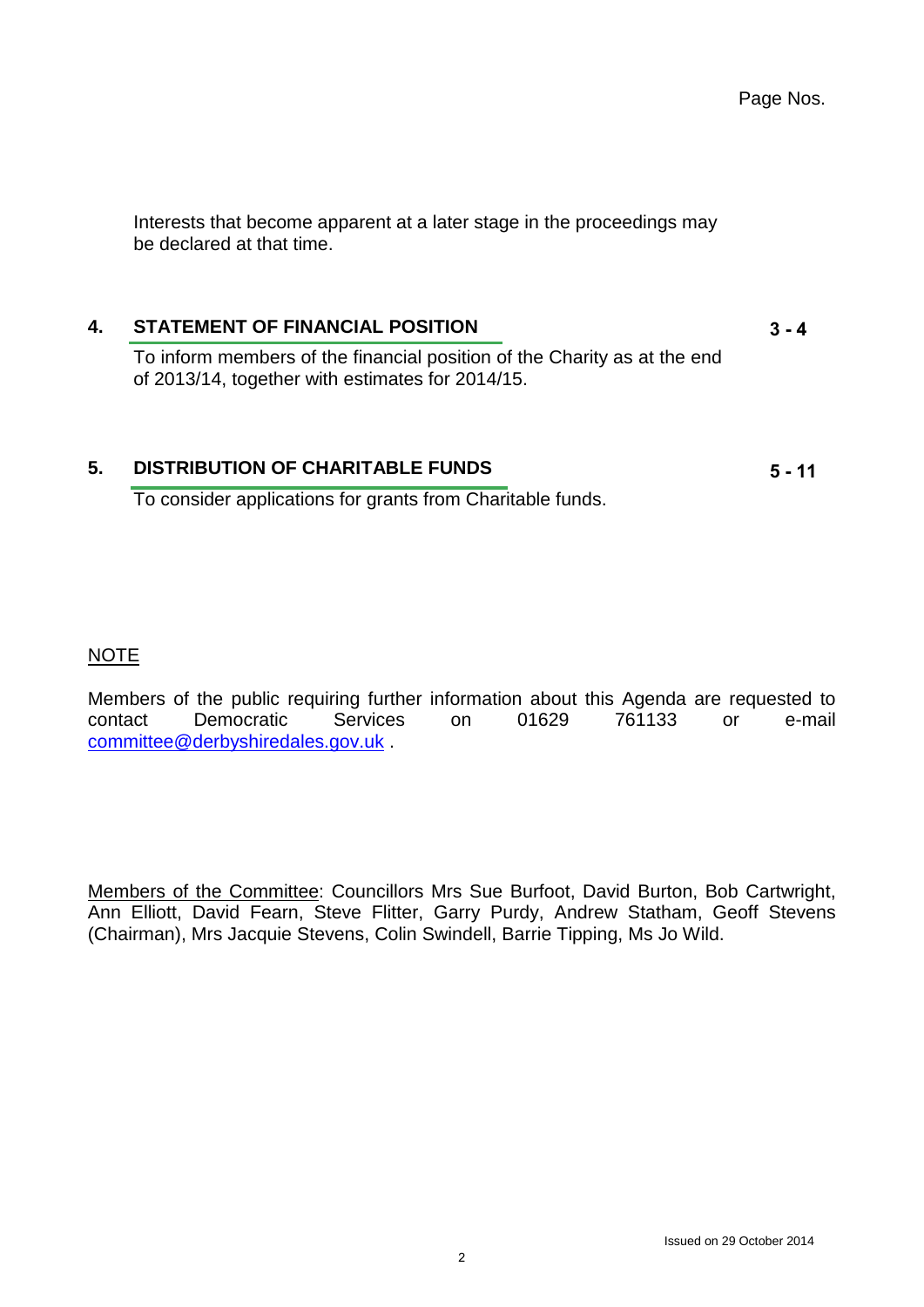### <span id="page-2-0"></span>**NOT CONFIDENTIAL –** For public release **Internal and Item No 4.**

ERNEST BAILEY CHARITY COMMITTEE 6 NOVEMBER 2014

Report of the Head of Resources

# **STATEMENT OF FINANCIAL POSITION**

#### **SUMMARY**

To inform Members of the financial position of the Charity as at the end of 2013/14 financial year, together with estimates for 2014/15.

#### **RECOMMENDATION**

- 1. That the financial statement for the 2013/14 financial year be received.
- 2. That the funds of the Charity continue to be invested with Derbyshire Dales District Council.

## **WARDS AFFECTED**

All Saints, Darley Dale, Masson, St. Giles & Tansley, Stanton, Winster and South Darley

#### **STRATEGIC LINK**

Not applicable as the Committee is acting as Trustee of a charitable fund.

### **1 REPORT**

The tables below detail the various financial transactions for 2013/14 and 2014/15. The Charity's annual accounts must be submitted to the Charity Commissioners within ten Months of the financial year end.

#### **Actual 2013/14**

| Balance b/fwd        |          | £<br>155,548 |
|----------------------|----------|--------------|
| Income -             | Interest | 1,915        |
|                      |          | 157,463      |
| <b>Expenditure -</b> | Grants   | 1,600        |
|                      |          |              |
| Balance c/fwd        |          | 155,863      |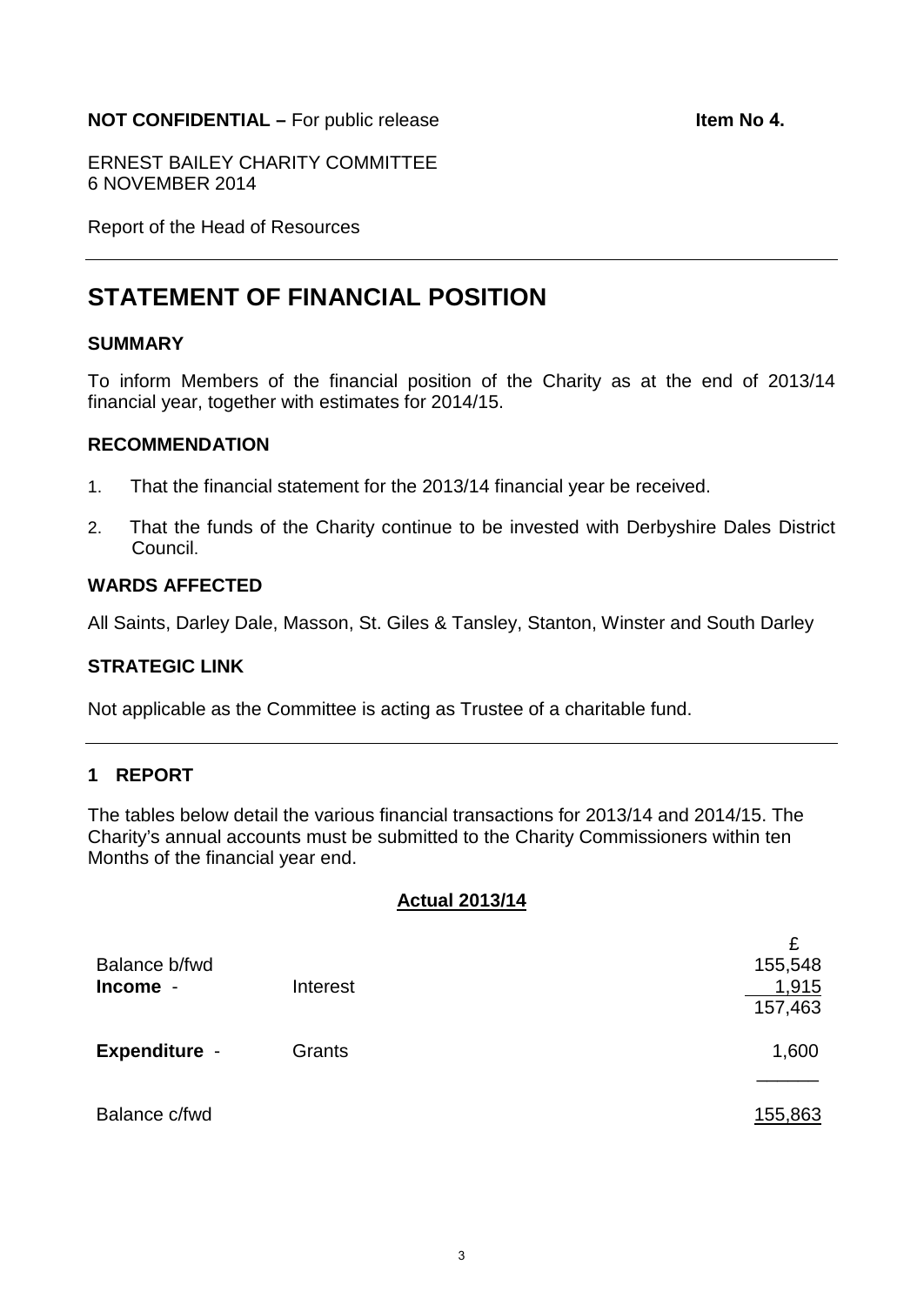## **Estimate 2014/15**

| Balance b/fwd        |                                   | 155,863 |
|----------------------|-----------------------------------|---------|
| Income -             | Interest                          | 1,500   |
|                      |                                   | 157,363 |
|                      |                                   |         |
| <b>Expenditure -</b> | Grants approved prior to 31/03/13 | 200     |
|                      |                                   | 157,163 |
|                      |                                   |         |

## **Maintenance Provision**

|                                        | Actual  | <b>Estimate</b> |
|----------------------------------------|---------|-----------------|
|                                        | 2013/14 | 2014/15         |
|                                        | £       | £               |
| Balance b/fwd<br>Contribution for year | 3,600   | 3,600           |
| Balance c/fwd                          | 3,600   | 3,600           |

## **2 RISK ASSESSMENT**

## **2.1** Legal

The recommendations avoid all legal risk.

## **2.2** Financial

The Charity has £150,000 invested with Derbyshire Dales District Council and for 2013/14 interest was earned at an average rate of 1.28%.

The amount available in the Distribution Fund at  $1<sup>st</sup>$  April 2014 excluding the maintenance provision was £38,587. In accordance with normal practice, the amount available for distribution this year is £1,500.

As sole Trustee, the Council is under an obligation to look after the assets of the Charity with the same care as it would do its own money. The actual and estimated income and expenditure set out in the report show a proper and prudent management of the Charity's assets.

## **3. OTHER CONSIDERATIONS**

In preparing this report the relevance of the following factors has also been considered: prevention of crime and disorder, equality of opportunity, environmental, health, legal and human rights, financial, personnel and property considerations.

## **4. CONTACT INFORMATION**

Paul Hambleton on 01629 761282 or e-mail [paul.hambleton@derbyshiredales.gov.uk](mailto:paul.hambleton@derbyshiredales.gov.uk)

## **5. BACKGROUND PAPERS**

Financial Ledger 2013/14 and spreadsheets. Files held in Accountancy Section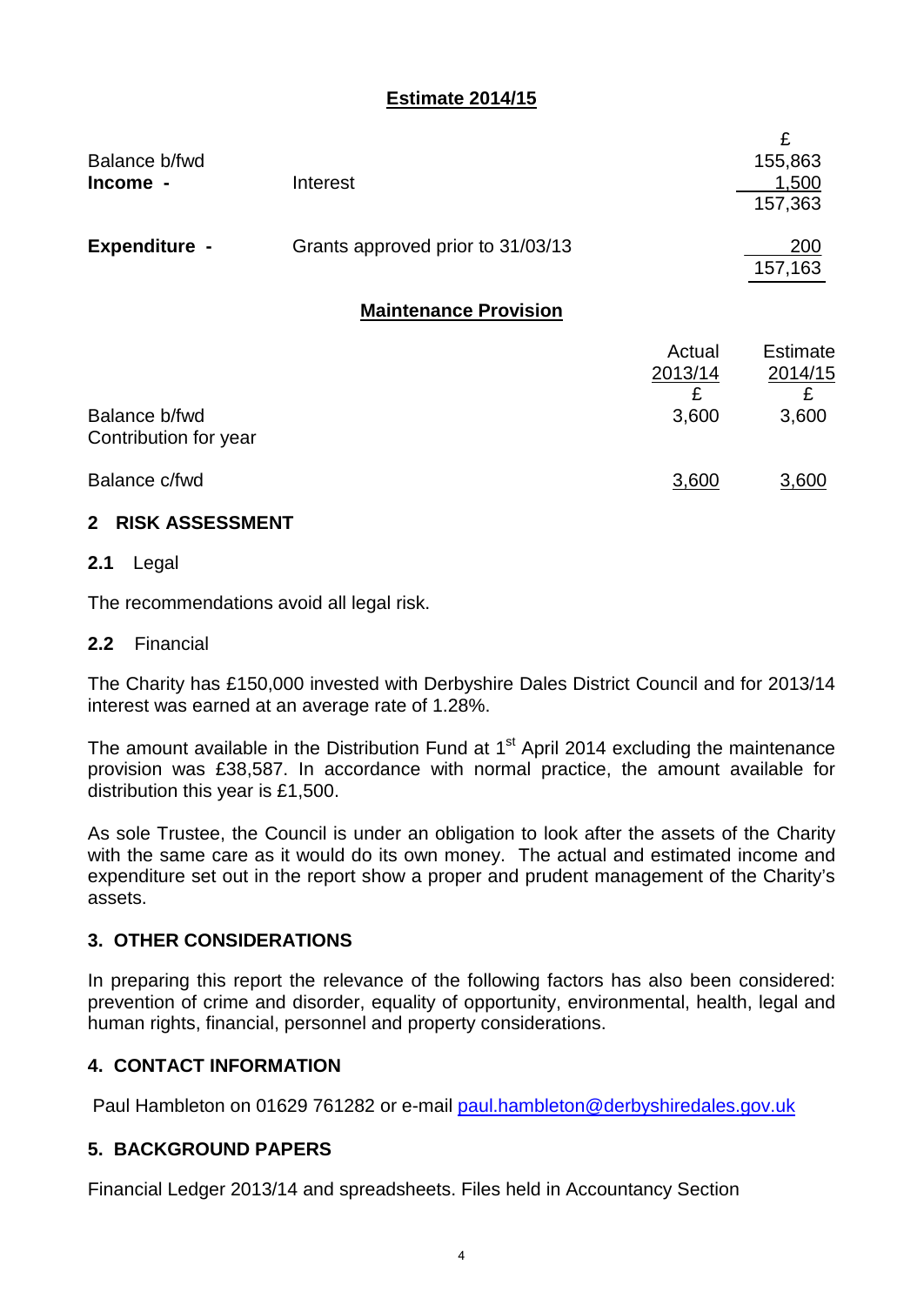## <span id="page-4-0"></span>**NOT CONFIDENTIAL –** For public release **Internal Section 1.5 Item No.5**

ERNEST BAILEY CHARITY COMMITTEE 6 NOVEMBER 2014

Report of the Head of Community Development

## **DISTRIBUTION OF CHARITABLE FUNDS**

#### **SUMMARY**

To consider applications for grant aid.

### **RECOMMENDATION**

- 1. That consideration be given to the applications for grant aid as set out in the attached schedule.
- 2. That grants be made conditional upon their being used for the purpose for which the application was made and in accordance with the objects of the Trust.
- 3. That the availability of funds be advertised at the appropriate time to enable applications to be considered in autumn 2015.

#### **WARDS AFFECTED**

All Saints, Darley Dale, Masson, St. Giles & Tansley, Stanton, Winster and South Darley

#### **STRATEGIC LINK**

Not applicable as the Committee is acting as Trustee of a charitable fund.

### **1 BACKGROUND**

The terms of reference for the Ernest Bailey Charity Committee are to ensure that funds are applied for the general benefit of the inhabitants of Matlock and district in one or more of the following ways:

- For the relief of the aged and poor
- For the relief of distress and sickness
- To provide or support facilities for recreation and other leisure time activities
- To provide or support educational facilities, or
- In such other ways as the Trustee thinks fit.

The area of benefits is the former area of the Matlock Urban District Council i.e. Matlock, Matlock Bath, Bonsall, Cromford, Darley Dale, Northwood and Tinkersley, Rowsley (part) South Darley, Starkholmes and Tansley.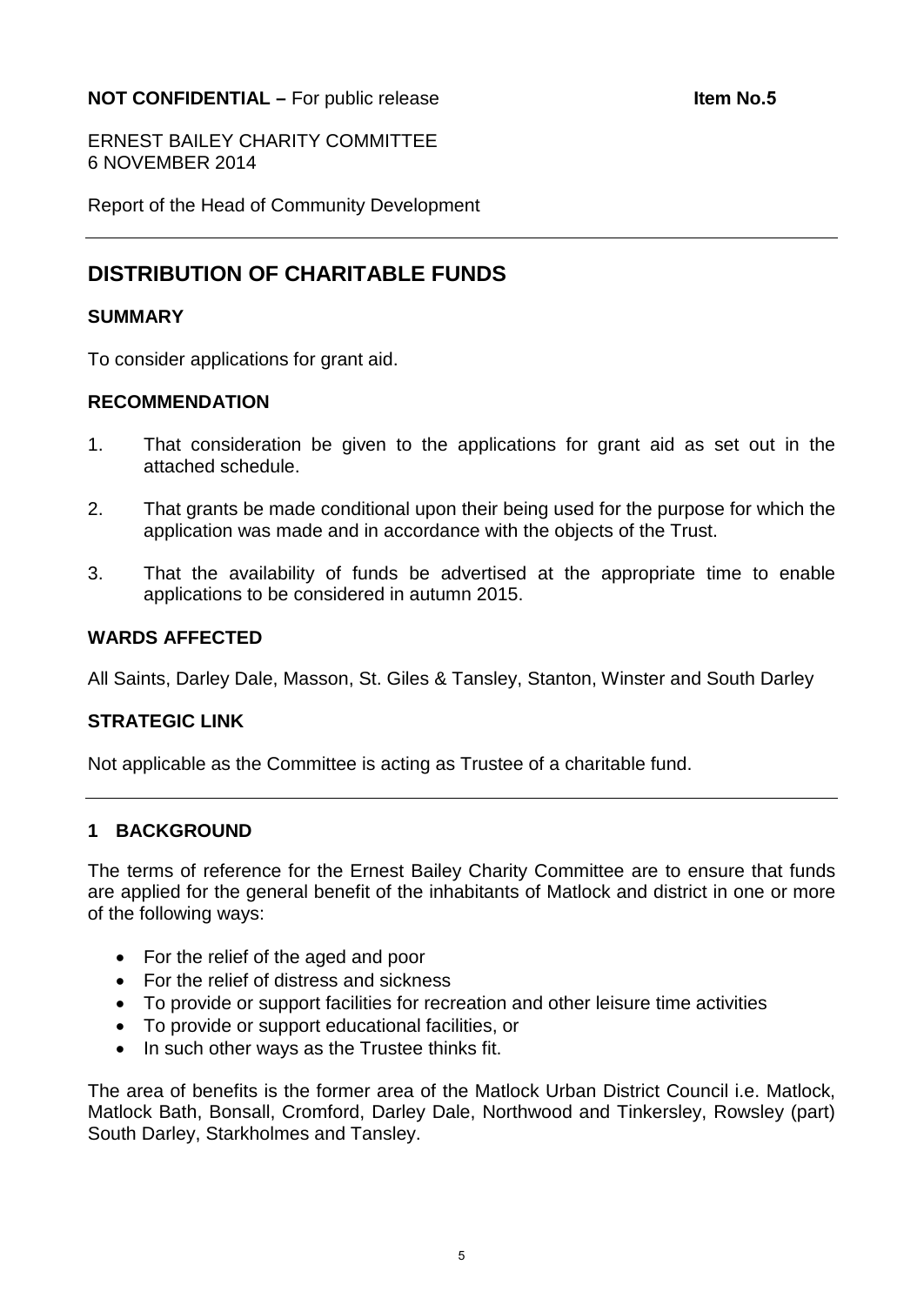## **2 FUNDING OF APPLICATIONS**

A total of 17 qualifying applications have been received which are summarised on the attached schedule. Based on the relative merit, suggested grants have been identified in the majority of cases from within the estimated amount for distribution of £1,500.

## **3 RISK ASSESSMENT**

## **3.1** Legal

The District Council became the sole Trustees of the Ernest Bailey Charity following approval by the Charity Commissioners on  $12<sup>th</sup>$  April 1985. This function was later delegated to the Ernest Bailey Charity Committee.

The Trustees may apply income for charitable purposes either directly or by way of donations or subscriptions to institutions or organisations which apply and which undertake in return to apply the whole or part of their income for such charitable purposes.

The Charity is not to relieve public funds. The Trustee shall not apply income or Charity directly in relief of rates, taxes or public funds, but may apply income in supplementing relief or assistance provided out of public funds.

## **3.2** Financial

The balance of the distribution fund at  $1<sup>st</sup>$  April 2014 was £38,587. The usual practice is to consider current grant applications from within the current year's interest receipts, estimated at £1,500.

## **4. OTHER CONSIDERATIONS**

In preparing this report the relevance of the following factors has also been considered: prevention of crime and disorder, equality of opportunity, environmental, health, legal and human rights, financial, personnel and property considerations.

## **4. CONTACT INFORMATION**

Ros Hession on 01629 761302 or email [ros.hession@derbyshiredales.gov.uk](mailto:ros.hession@derbyshiredales.gov.uk) 

### **5 BACKGROUND PAPERS**

| Date            | <b>Description</b>                                                                 | File        |
|-----------------|------------------------------------------------------------------------------------|-------------|
| October<br>2014 | Applications and supporting documents, CD/Grants/Ernest<br>numbered $1/14 - 17/14$ | Bailey 2014 |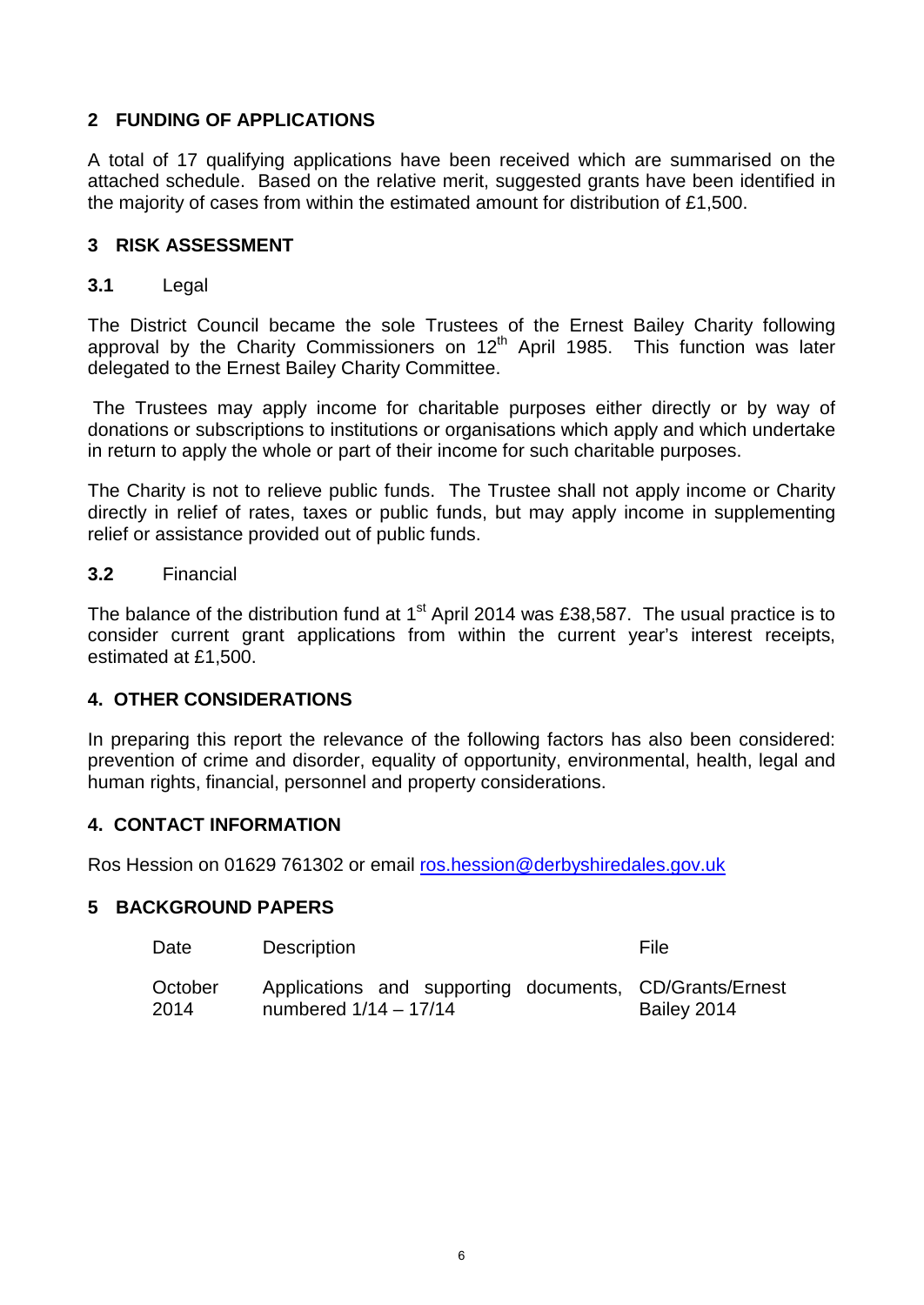# **The Ernest Bailey Charity Schedule of Applications for Grant Aid 2014**

| <b>NO</b> | <b>ORGANISATION</b>                                 | REG.<br><b>CHARITY</b> | <b>PROJECT/PURPOSE</b>                                                                                      | <b>TOTAL</b><br><b>COST</b><br>£ | <b>AMOUNT</b><br>STILL TO<br><b>BE RAISED</b><br>£ | <b>GRANT</b><br><b>REQUESTED</b><br><b>IF STATED</b><br>£ | <b>COMMENTS</b>                                                                                                            | <b>GRANTS</b><br><b>AWARDED</b><br><b>TO DATE</b><br>£                                    | <b>SUGGESTED</b><br><b>GRANT</b><br>£ |
|-----------|-----------------------------------------------------|------------------------|-------------------------------------------------------------------------------------------------------------|----------------------------------|----------------------------------------------------|-----------------------------------------------------------|----------------------------------------------------------------------------------------------------------------------------|-------------------------------------------------------------------------------------------|---------------------------------------|
| $1/14$    | 1 <sup>st</sup> Cromford<br><b>Brownies</b>         | Yes                    | Coach fare for Buxton panto<br>Ingredients for Christmas<br>cakes<br>Purchase new crafts                    | £195                             | £175                                               | £175                                                      |                                                                                                                            | 75 (2013)<br>75 (2012)<br>100(2011)<br>100 (2010)<br>100 (2009)                           | 75                                    |
| 2/14      | 1 <sup>st</sup> Cromford<br>Rainbows                | Yes                    | Coach fare for Buxton panto<br>'Going Potty' visit to make<br><b>Christmas decorations</b><br>Crafts        | £270                             | £200                                               | £200                                                      |                                                                                                                            | 75 (2013)<br>75 (2012)<br>100(2011)<br>100(2010)<br>100 (2009)<br>60 (2008)<br>120 (2007) | 75                                    |
| 3/14      | <b>Denefields</b><br>Lunch Club -<br><b>Matlock</b> | <b>No</b>              | Provision of seasonal meal<br>following Christmas / New<br>year period                                      | £150                             | £150                                               | £150                                                      |                                                                                                                            |                                                                                           | 75                                    |
| 4/14      | Exercise<br>Roadshow                                | <b>No</b>              | To undertake further training<br>(Zumba Basic).<br>Would like to take Zumba into<br>schools around Matlock. | £332.94                          | £232.94                                            | £232.94                                                   | A<br>for<br>not<br>profit<br>organisation,<br>taking health<br>exercise and<br>well-being out<br>the<br>into<br>community. |                                                                                           | 75                                    |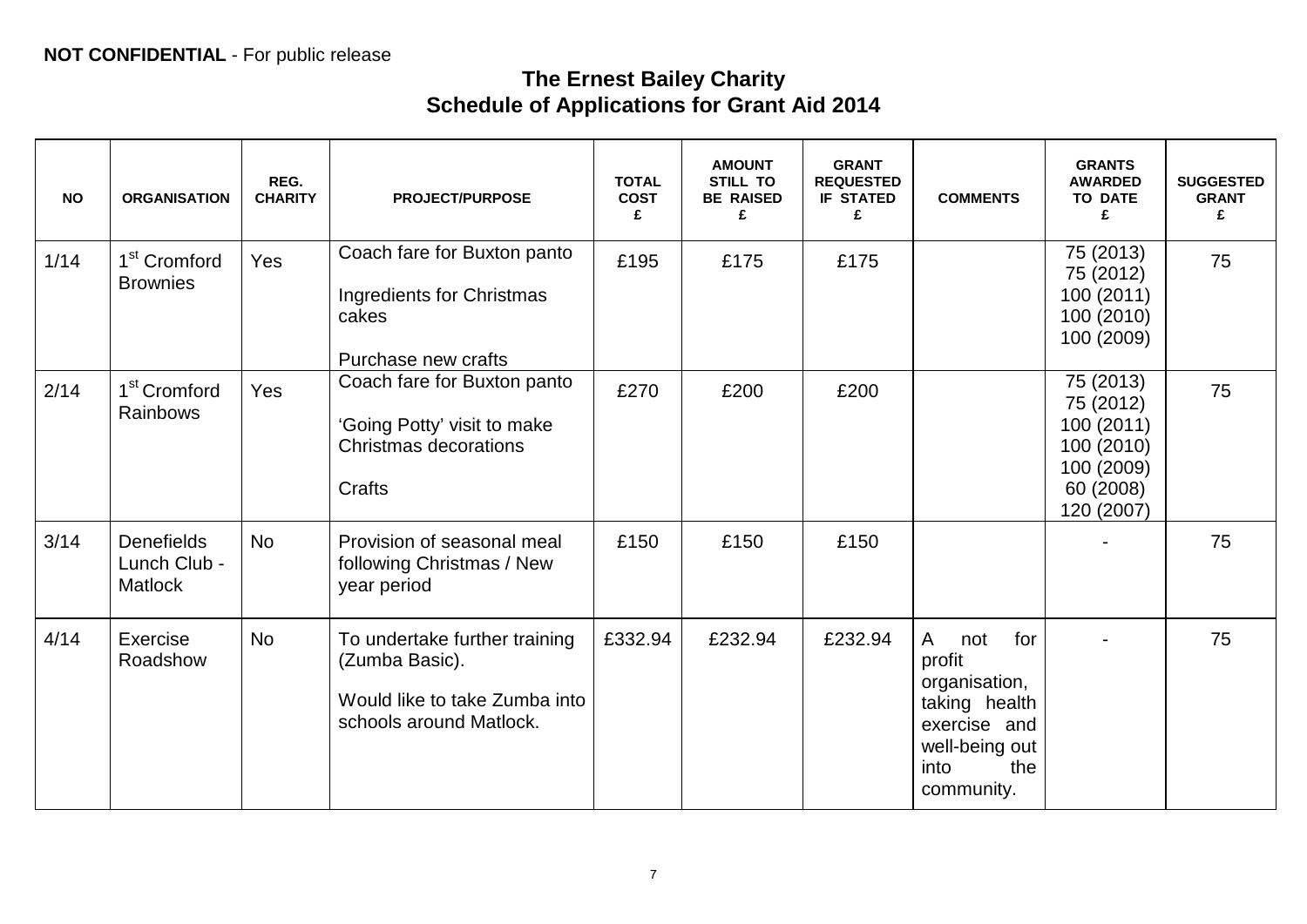| <b>NO</b> | <b>ORGANISATION</b>                               | REG.<br><b>CHARITY</b> | <b>PROJECT/PURPOSE</b>                                                                                                                                                  | <b>TOTAL</b><br><b>COST</b><br>£                                                      | <b>AMOUNT</b><br><b>STILL TO</b><br><b>BE RAISED</b><br>£ | <b>GRANT</b><br><b>REQUESTED</b><br><b>IF STATED</b><br>£ | <b>COMMENTS</b> | <b>GRANTS</b><br><b>AWARDED</b><br><b>TO DATE</b><br>£                           | <b>SUGGESTED</b><br><b>GRANT</b><br>£ |
|-----------|---------------------------------------------------|------------------------|-------------------------------------------------------------------------------------------------------------------------------------------------------------------------|---------------------------------------------------------------------------------------|-----------------------------------------------------------|-----------------------------------------------------------|-----------------|----------------------------------------------------------------------------------|---------------------------------------|
| $5/14$    | The Friends<br>of the<br>Cromford<br>Canal        | Yes                    | <b>Primary School Educational</b><br>programme for heritage<br>narrow boat 'Birdswood' -<br>materials and aids for<br>delivery of activities and also<br>follow up      | £200                                                                                  | £100                                                      | £100                                                      |                 |                                                                                  | 75                                    |
| 6/14      | <b>Hurst Farm</b><br>Community<br>Association     | <b>No</b>              | Learning centre IT resources<br>plus food hampers to support<br>elderly and disadvantaged<br>persons                                                                    | £500                                                                                  | £400                                                      | £400                                                      |                 | 150 (2012)                                                                       | 75                                    |
| 7/14      | Matlock $-$<br>Eaubonne<br>Twining<br>Association | <b>No</b>              | To help families to enable<br>their children to partake in the<br>activities and visits                                                                                 | Next visit is May 2015.<br>Programme of events<br>and costs still to be<br>determined |                                                           | £75 would<br>support<br>one<br>younger<br>member          |                 |                                                                                  | 75                                    |
| 8/14      | Matlock Pre-<br>School<br>Playgroup               | Yes                    | Wooden play house and<br>associated imaginary role<br>play equipment $-$ to<br>encourage outdoor play and<br>communication, particularly<br>for those with speech delay | £300                                                                                  | £100                                                      | £100                                                      |                 | 200 (2012)<br>100 (2011)<br>100 (2009)<br>100 (2007)<br>110 (2006)<br>100 (2005) | 75                                    |
| 9/14      | <b>Matlock Bath</b><br><b>Bowling Club</b>        | <b>No</b>              | Replacement of mower                                                                                                                                                    | £1,500                                                                                | £250                                                      | £250                                                      |                 |                                                                                  | 75                                    |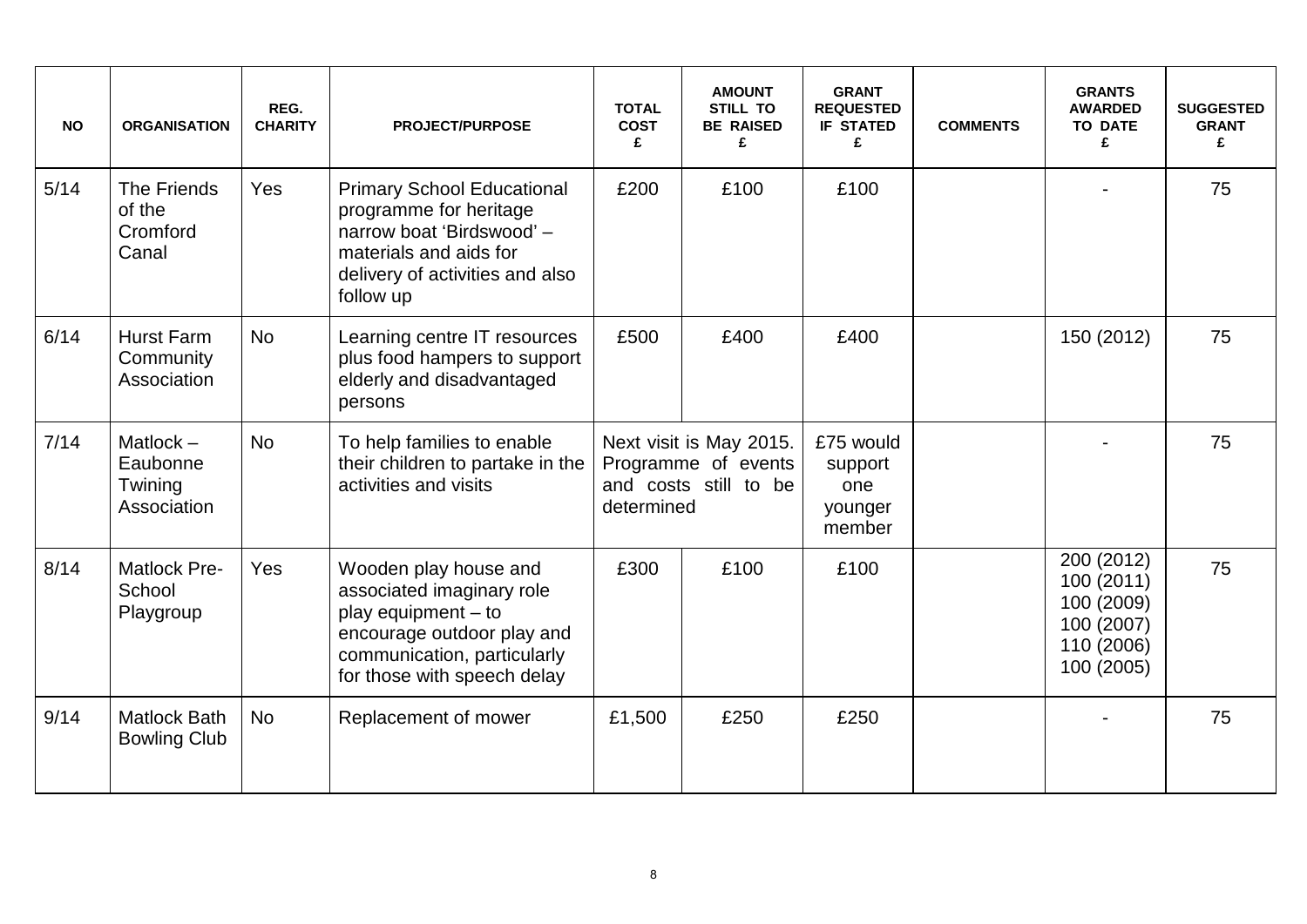| <b>NO</b> | <b>ORGANISATION</b>                 | REG.<br><b>CHARITY</b> | <b>PROJECT/PURPOSE</b>                                                                                                                                                                                                                                                                                                  | <b>TOTAL</b><br><b>COST</b><br>£ | <b>AMOUNT</b><br><b>STILL TO</b><br><b>BE RAISED</b><br>£ | <b>GRANT</b><br><b>REQUESTED</b><br><b>IF STATED</b><br>£ | <b>COMMENTS</b>                                                                                                                   | <b>GRANTS</b><br><b>AWARDED</b><br><b>TO DATE</b><br>£ | <b>SUGGESTED</b><br><b>GRANT</b><br>£ |
|-----------|-------------------------------------|------------------------|-------------------------------------------------------------------------------------------------------------------------------------------------------------------------------------------------------------------------------------------------------------------------------------------------------------------------|----------------------------------|-----------------------------------------------------------|-----------------------------------------------------------|-----------------------------------------------------------------------------------------------------------------------------------|--------------------------------------------------------|---------------------------------------|
| 10/14     | <b>Sight Support</b><br>Derbyshire  | Yes                    | Seeking a grant to enable<br>recruitment of a volunteer in<br>the Matlock area to support<br>local blind and partially<br>sighted people.                                                                                                                                                                               | £303                             | £303                                                      | £303                                                      | Have<br>a<br>waiting list for<br>the service in<br>Matlock.                                                                       |                                                        | 75                                    |
| 11/14     | South<br>Wingfield<br>Stay and Play | <b>No</b>              | To enable pre-schoolers and<br>carers form deeper<br>friendships<br>To provide early years<br>education opportunities,<br>information and support for<br>families<br>To encourage children (and<br>adults) to engage in other<br>church activities<br>To extend current client base<br>To be a 'not for profit' venture | £2,000                           | £400                                                      | £400                                                      | Currently<br>have<br>one<br>family<br>from<br>Tansley<br>and<br>from<br>2<br>Matlock (10 /<br>15<br>from<br>Amber Valley<br>area) |                                                        | 50                                    |
| 12/14     | Tansley<br><b>Brownies</b>          | Yes                    | To provide new flag<br>for<br>Tansley Brownies to use at<br><b>Remembrance Sunday</b>                                                                                                                                                                                                                                   | £75                              | £65                                                       | £65                                                       |                                                                                                                                   |                                                        | 65                                    |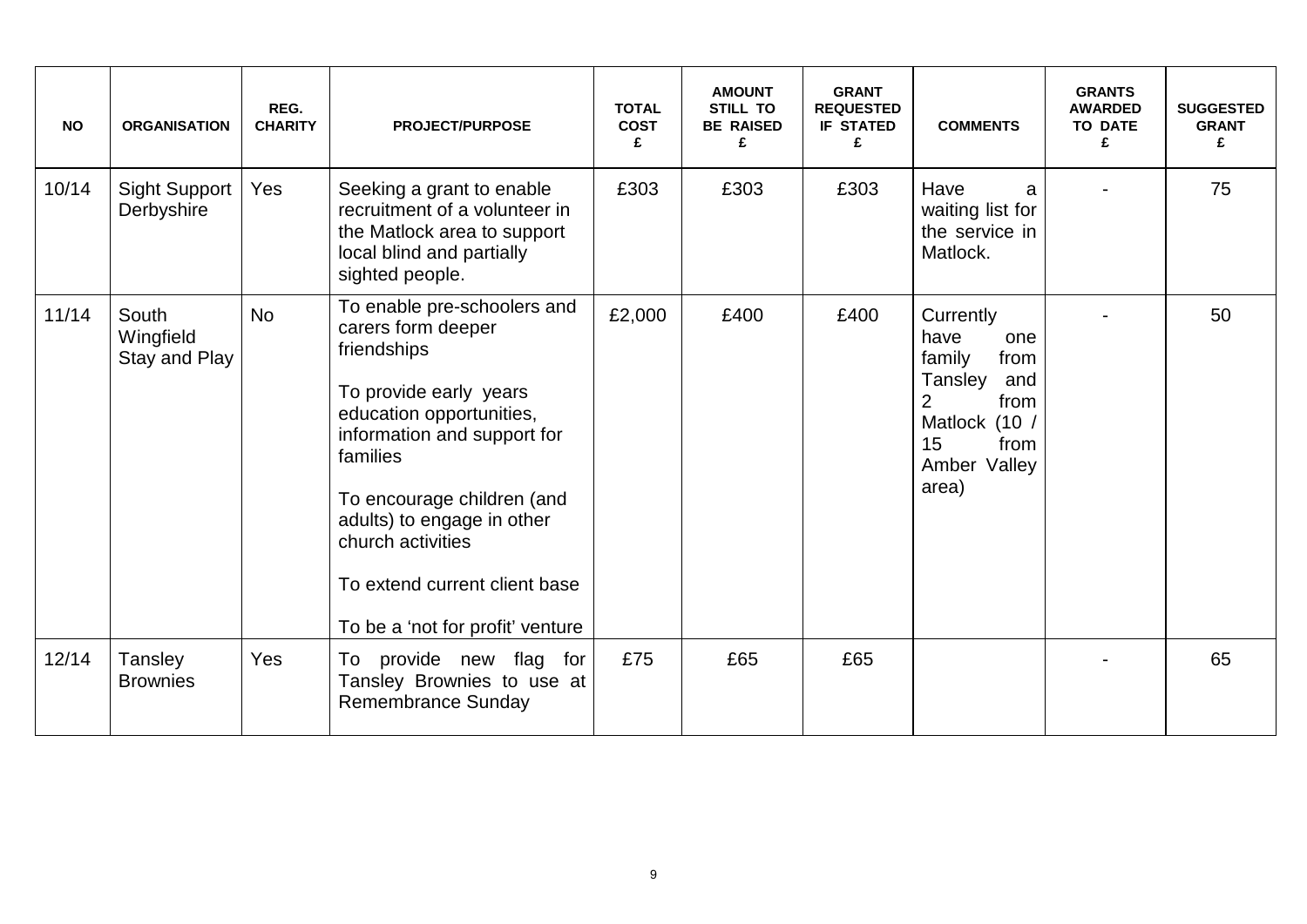| <b>NO</b> | <b>ORGANISATION</b>                                     | REG.<br><b>CHARITY</b> | <b>PROJECT/PURPOSE</b>                                                                                                                                                                            | <b>TOTAL</b><br><b>COST</b><br>£ | <b>AMOUNT</b><br><b>STILL TO</b><br><b>BE RAISED</b><br>£ | <b>GRANT</b><br><b>REQUESTED</b><br><b>IF STATED</b><br>£ | <b>COMMENTS</b> | <b>GRANTS</b><br><b>AWARDED</b><br><b>TO DATE</b><br>£ | <b>SUGGESTED</b><br><b>GRANT</b><br>£ |
|-----------|---------------------------------------------------------|------------------------|---------------------------------------------------------------------------------------------------------------------------------------------------------------------------------------------------|----------------------------------|-----------------------------------------------------------|-----------------------------------------------------------|-----------------|--------------------------------------------------------|---------------------------------------|
| 13/14     | <b>Matlock</b><br>resident                              | <b>No</b>              | To assist local resident to<br>reduce rent arrears.                                                                                                                                               | £214.87                          | £214.87                                                   | £150                                                      |                 |                                                        | 75                                    |
|           |                                                         |                        | A Notice Seeking Possession<br>has been served because of<br>rent arrears making the<br>resident under threat of<br>homelessness.                                                                 |                                  |                                                           |                                                           |                 |                                                        |                                       |
|           |                                                         |                        | resident<br>has<br>The<br>been<br>working with Dales Housing<br>Money Advisor to 'chip away'<br>at the arrears by making<br>small additional payments.<br>The resident has several<br>small jobs. |                                  |                                                           |                                                           |                 |                                                        |                                       |
|           |                                                         |                        | The resident frequently relies<br>on food parcels from the<br>foodbank. The resident has<br>no family that can be of<br>significant help.                                                         |                                  |                                                           |                                                           |                 |                                                        |                                       |
| 14/14     | Matlock &<br><b>District Hard</b><br>of Hearing<br>Club | Yes                    | To provide sociable and<br>stimulating outings and to<br>speakers<br>for<br>engage<br>meetings                                                                                                    | £4,000                           | £1,680                                                    | £150                                                      |                 | 75 (2013)                                              | 75                                    |